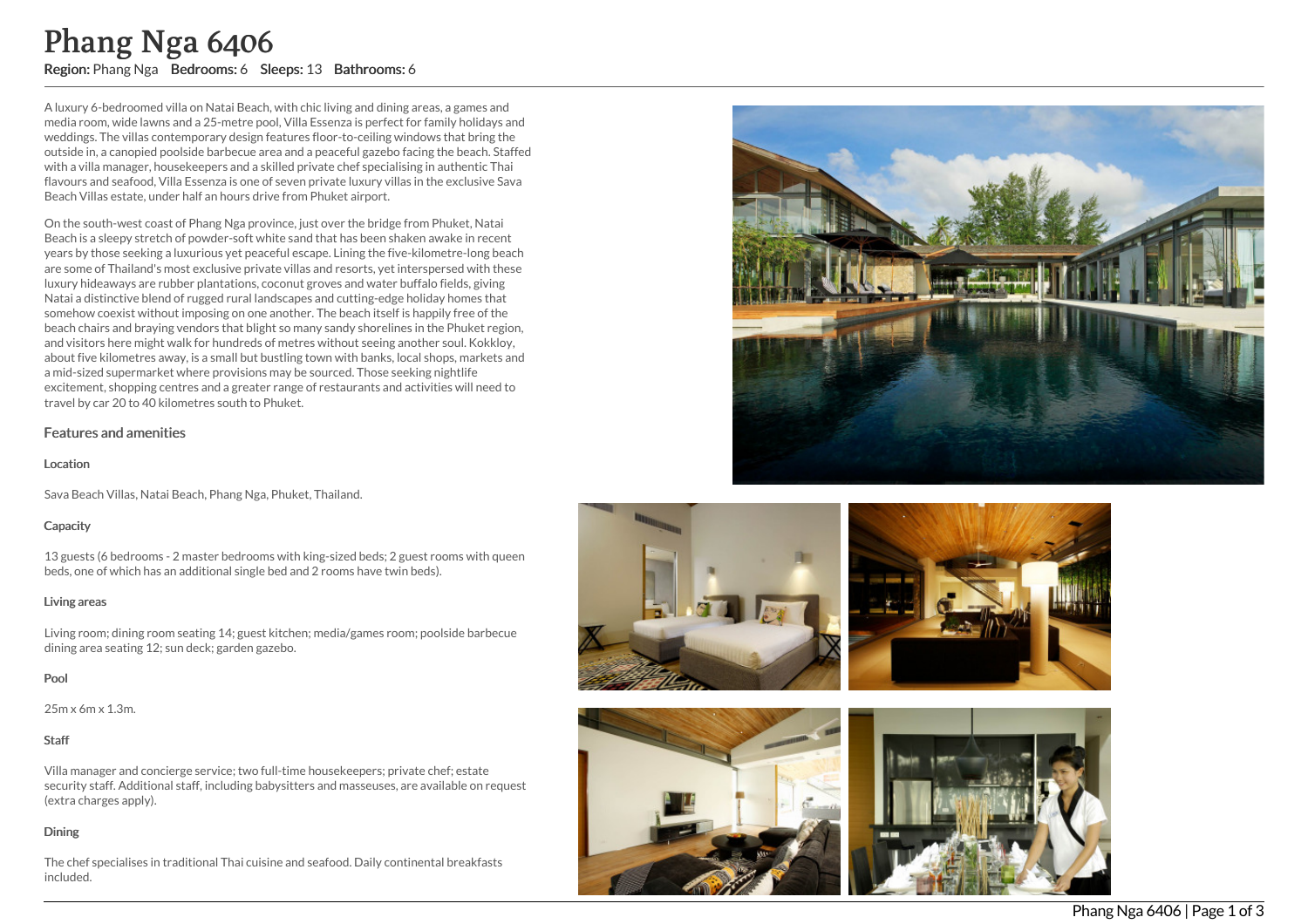#### Communication

Complimentary WiFi throughout the villa.

# Entertainment

TV/DVD player, CD player, DVD library, board games and toys.

# For families

Villa Essenza makes an ideal family holiday choice. Two rooms are furnished with twin beds, two more have a queen-sized and single bed, and a baby cot and high chairs are available on request.

# Spa

Complimentary use of the estate's well-equipped gym; yoga and masseuse can be arranged for an additional cost.

# Transport

Airport transfer and private chauffeur service available (extra charges apply).

# Weddings and events

Events for up to 80 people seated and 120 standing can be arranged at Essenza with prior notice (event fee applies).

#### Additional facilities

Standup paddle boards; kayaks; football and volleyball equipment; swing cars for kids; safety deposit boxes.

#### Property area

823sqm (villa); 4,478sqm (land).

# The layout

# Indoor living

- Living room with plush sofas
- Dining pavilion walled with glass and seating 14
- TV room and games room with pool table

# Outdoor living

- 25-metre infinity pool
- Pool terrace with sun loungers
- Poolside party area with barbecue
- Canopied dining table seating 12
- Garden gazebo
- Large lawn area for football or other outdoor play

#### The rooms